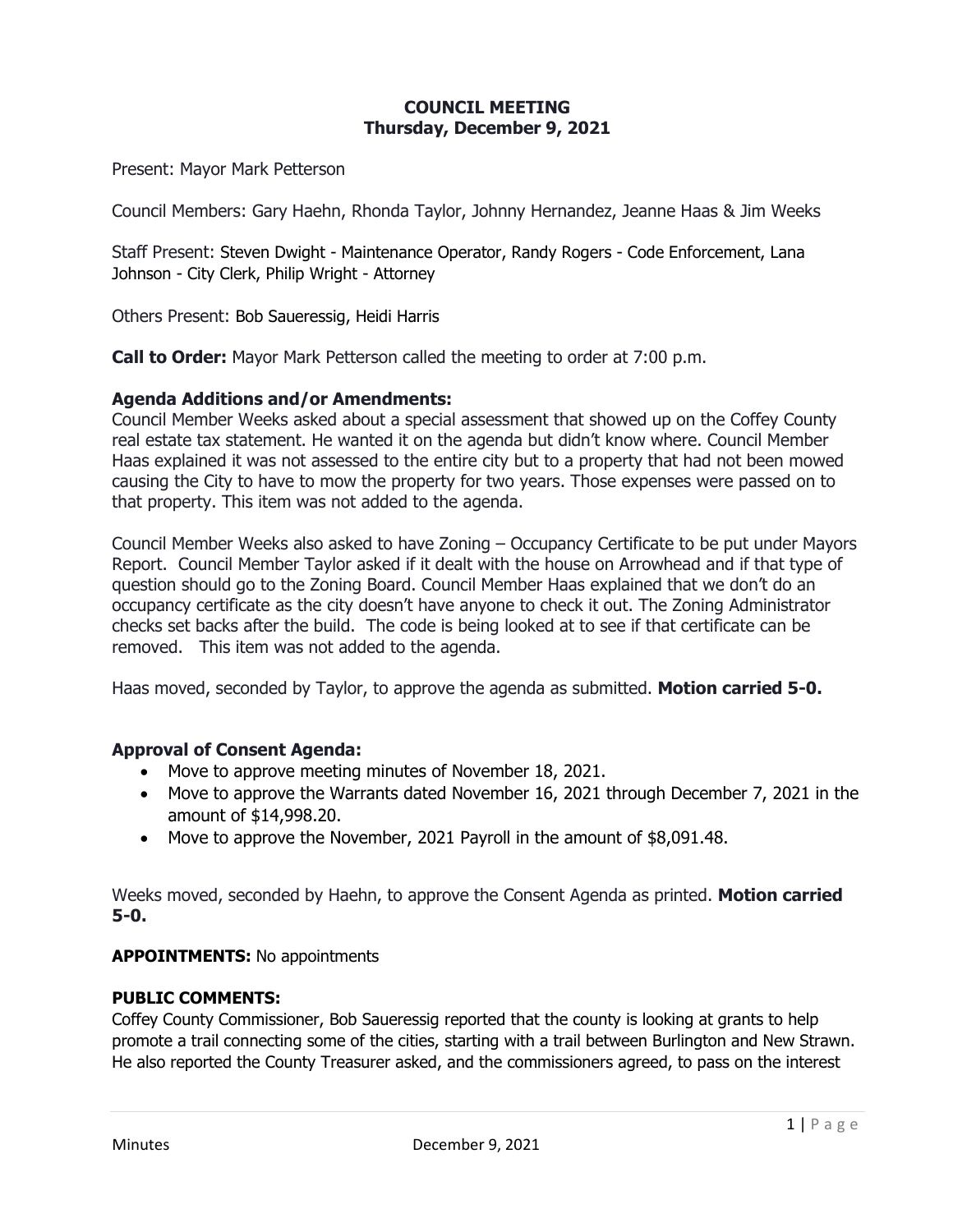and penalties collected from properties listed on the tax sale to the taxing entities that had gone without that revenue.

#### **FINANCIAL REPORTS:** No report

#### **Staff Reports:**

### **Zoning Administrator Report:**

Mayor Petterson reported that Randy Rogers decided to not take the position of Zoning Administrator. Council Member Taylor asked why the change of heart. Randy stated that at the last meeting the council seemed to have different agendas and there was too much controversy regarding zoning making it a hornet's nest. Zoning is complex and the administrator needs to know what they are doing.

Haas moved, seconded by Weeks, to accept Randy Rogers resignation. **Motion carried 5-0.**

Taylor moved, seconded by Haas to approve the mayor's appointment of Heidi Harris as interim Zoning Administrator contingent upon approval by her county supervisor, Bobby Skipper, with a base salary of \$80 per month, any additional hours over 5 hours to be paid at \$15 per hour. **Motion carried 5-0.**

Council Member Weeks asked if the position had a maximum number of hours. City Attorney Wright said no. Council Member Haas asked for the definition of interim to which Wright responded no time frame as it is until the position is filled. Council Member Taylor wanted to clarify that Heidi and the zoning board would do their thing and that if she should have questions she is to go to the mayor, zoning board or city attorney. Council Member Hernandez asked if this is a posted position or the mayor just appoints. Attorney Wright confirmed it is a position appointed by the mayor. County Commissioner Saueressig confirmed that Heidi does not answer to the county commissioners or to the city.

Heidi left at 7:31.

#### **Code Enforcement Officer:**

• Code Enforcement Rogers reported he is getting his feet wet, working on an equipment list and working with Clerk Johnson to get a phone and laptop computer. He asked about additional identification by getting magnetic signs to go on the side of his truck with City of New Strawn – Code Enforcement. Clerk Johnson will look into it and possibly ask the New Strawn Branch Library for help with the lettering.

Taylor moved, seconded by Haehn to get code enforcement a cell phone as long as it doesn't exceed \$75 per month. **Motion carried 5-0.**

#### **Maintenance Operator Report:**

• Trout hatcheries won't be able to provide trout for the 2022 season. Spoke with Scot Jeffers who said we could hold on to the funds for a year or buy other fish. The consensus was to buy other fish.

Hernandez moved, seconded by Weeks to allow Maintenance Operator Dwight to purchase a 500 gallon fuel tank, pump, hose, nozzle and gauge not to exceed \$2,200, funds to come out of equipment reserve. **Motion carried 5-0.**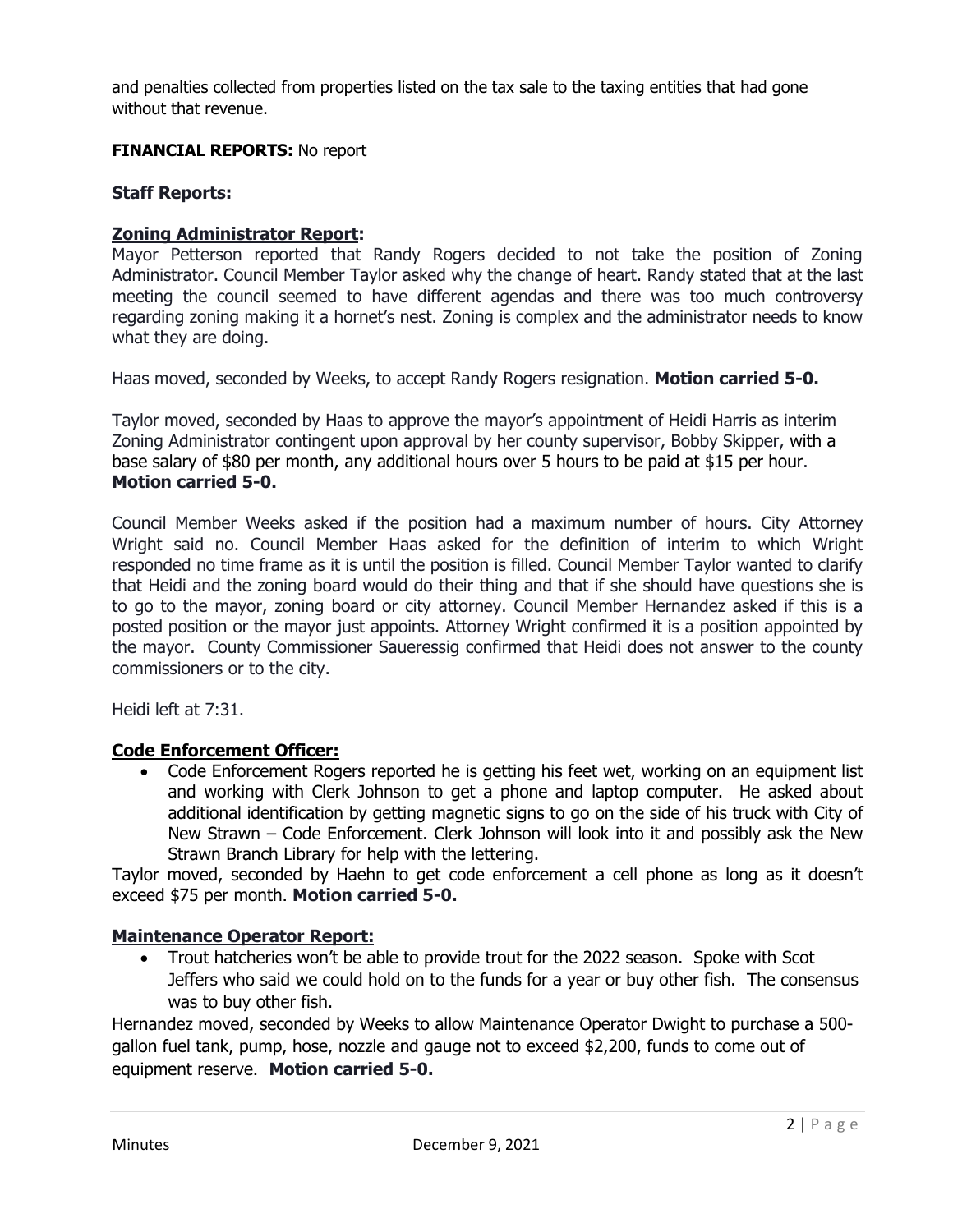- The park restroom has an older thermostat that isn't working correctly. One has been found in Topeka and plans to pick it up.
- Water meters are on order

# **City Clerk Report:**

- Notary Webinar December  $14<sup>th</sup>$  there have been a lot of changes for notaries so this is a must attend.
- Community Building Calendar

## *December*

 $4<sup>th</sup>$  – Private Event, 7<sup>th</sup> – New Strawn Library, 9 - 11<sup>th</sup> – Kurtz Auction, 15<sup>th</sup> & 16<sup>th</sup> – New Strawn Fire Department Dinner,  $18^{th}$  – Private Event,  $21^{st}$  – I.B.E.W.,  $25^{th}$  &  $26^{th}$  – Private Event January 2022

8<sup>th</sup> – Private Event, 25<sup>th</sup> Life Line Screening

# **City Attorney Report**: No Report

# **Mayor's Report:** No Report

# **Finance and Economic Development:** Jeanne Haas

- End of Year Transfers there are two transfers to be completed by year end. Clerk Johnson will talk to the auditor about completing the transfer.
- $\bullet$  2021 Audit March 15
- Christmas Gift/Bonus

Haas moved, seconded by Taylor to approve Christmas bonuses to employees as of October 31 as follows:

Full-Time Employees: Net \$75 Bonus (Steven Dwight, Lana Johnson)

Part-Time Employees: Net \$50 Bonus (Brenda Klubek, Martha Newkirk & Robert Williamson, Marilyn Bentley and Philip Wright)

# **Motion carried 5-0.**

# **Community Building Report:** Johnny Hernandez

• Still no response from Abendroth Builders. A plan needs to be drawn up for residing the community building and rebuilding the park restrooms making them ADA compliant with fish cleaning stations to put the project out for bid.

# **Utility Report:** Jim Weeks

Water Usage & Loss Report

# **Street Report:** Rhonda Taylor

• Cold patch will be picked up Friday, December 10, and used to put a band aid on road issues on the north end of town. It will have to do until next year.

# **Public Relations:** Jeanne Haas

- Yard of the Month judging will be December  $17 19$  for a total of 5 gift card winners.
- Congratulations Great Plains Design Center, they received the Rookie of the Year at The JOCO Home + Remodeling Show on October 30<sup>th</sup>.